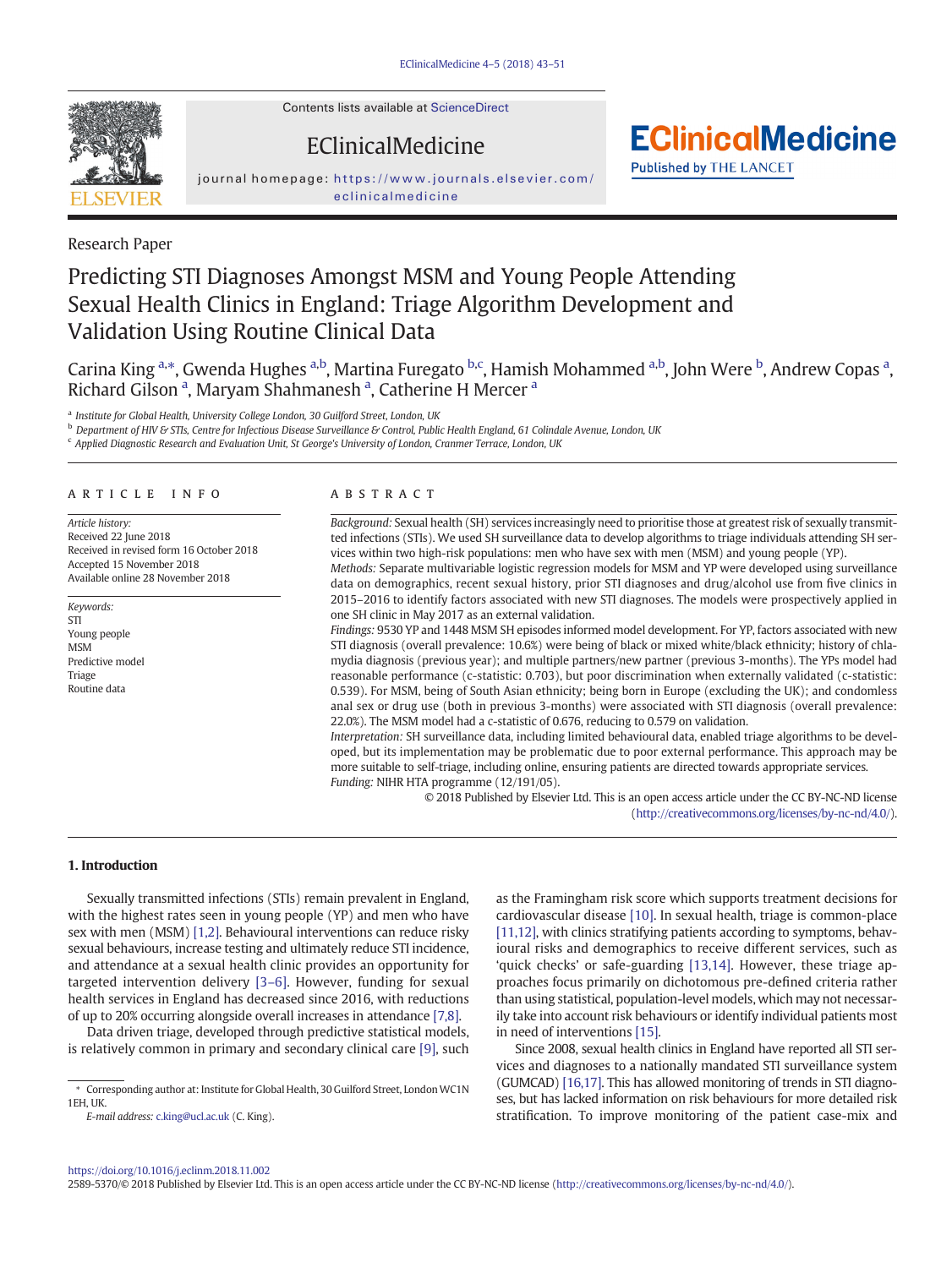# Research in context

#### Evidence before this study

A search was conducted in May 2018 of PubMed and Embase databases using the following search terms: (triag\* OR algorithm OR score) AND (STI OR 'sexually transmitted infection' OR 'sexual health'). Papers were considered that included STI risk algorithm development, validation or evaluation of introduction into routine care. Studies which focussed on risks of acquiring a single infection (e.g. HIV), related to the biological diagnosis of an infection, appointment booking systems or were published prior to 2000 were excluded. We found 11 examples of risk algorithms that used demographic, sexual history and behavioural data to develop risk tools, conducted in Australia ( $n = 2$ ), Canada ( $n = 1$ ), USA ( $n =$ 6), the Netherland ( $n = 1$ ) and South Africa ( $n = 1$ ). Of these only two considered all STIs as the outcome and both were amongst young people, with others focussed specifically on HIV ( $n = 5$ ) or combinations of chlamydia, gonorrhoea and trichomonas ( $n = 4$ ). All studies showed reasonable or good model discrimination, with c-statistics in development models ranging from 0.72 to 0.89. Validation models, which used a range of internal and external approaches such as geographical and temporal validation, showed reduced performance (c-statistics: 0.64–0.86). The existing data suggest that this approach could be appropriate for tailoring interventions or types of services based on risk. However, no studies were found that evaluated the impact of these models to direct patients into sexual risk reduction interventions, using all STIs as the outcome in MSM or using electronic patient records in the UK.

#### Added value of this study

Our study is the first that we know of from the UK that uses electronic surveillance data collected within sexual health clinics, alongside an external prospective validation, to triage service users according to STI risk. Compared to previously published studies, we used a comprehensive STI outcome and included data in the development model from five different sexual health services that are geographically dispersed and offer different levels of services. We developed separate models for young people (aged 16–25 years old) and men who have sex with men, and found they had marginally lower discrimination (i.e. ability to differentiate between those with and without an STI) than those in previously published studies (c-statistic  $= 0.70$  and 0.68, respectively).

#### Implications of all the available evidence

Our study supports previously published evidence that predictive risk algorithms for STI diagnosis which have reasonable ability to discriminate between people with and without an STI diagnosis based on a combination of demographic, sexual history and behaviour data. However, the evidence-base for scaling-up these triage approaches across diverse clinical settings, geographies and patient profiles, is lacking. Further work is needed on how these models can be further refined with existing electronic surveillance data, and how they can be integrated into sexual health services which transition to offering both online self-testing and clinic-based pathways.

interpretation of STI trends, Public Health England (PHE) proposed an enhanced GUMCAD dataset including additional behavioural and sexual history variables collected during routine patient consultations, as recommended by the British Association for Sexual Health and HIV (BASHH) [\[18](#page-7-0)–20]. Electronic patient record (EPR) systems facilitate the capture of these standardised risk behaviours, providing an opportunity to implement and automate triaging within sexual health clinics without expending considerable resources. Examples of triage tools using this approach in sexual health have been developed in other high-income settings, and have shown reasonable ability to predict STI diagnoses [\[21](#page-8-0)–23].

We aimed to develop and validate triage models for young people and MSM using electronic surveillance data collected from sexual health clinics in England, to stratify patients according to their risk of STI diagnosis. This work was conducted as part of a larger pilot feasibility study (Santé Project; ISRCTN: 16738765). The wider aim of this project was to identify and adapt evidence-based brief behavioural risk reduction interventions that could be delivered routinely within sexual health clinics, such as a motivational interviewing session with a health advisor, and use automated triage models to refer "higher risk" service users into this intervention.

# 2. Methods

We developed two predictive models, one for YP and one for MSM, using data collected as part of a pilot of an enhanced specification of GUMCAD, conducted by PHE in 2015–2016. We prospectively implemented the two models in a single sexual health clinic Brighton in May 2017, as part of pilot trial of the triaging process and delivery of a brief motivational interviewing session for "higher risk" patients. The data collected during this pilot was used to externally validate the models.

#### 2.1. Enhanced GUMCAD Surveillance Pilot

The dataset used for model development was generated during a pilot of an enhanced GUMCAD specification by PHE from July 2015 to June 2016 [\[19\]](#page-8-0). This enhancement has now been approved for routine implementation in England. Five clinics located in southern England, including two in Greater London, took part. Four clinics were comprehensive specialist STI services for all patients and one was specifically a young person's clinic run by Brook (a sexual health charity for young people). The dataset included routinely-collected, standardised information on STI diagnoses and patient demographics [\[17\]](#page-7-0), and additional data on recent sexual behaviours, drug and alcohol use, and partner notifications (Supplementary Table 1). The behavioural variables were based on those recommended for sexual history taking by BASHH and are wellsupported in the literature as being risks for STI acquisition [\[20\]](#page-8-0).

# 2.2. Definitions

Young people were defined as all women, and men who selfreported as heterosexual and reported no sex with men in the previous 3-months, aged 16–25 years old. MSM were defined as men who reported any sex with men in the previous 3-months, or self-reported as bisexual or homosexual, aged 16 and over. Within the GUMCAD data collected during the study period, gender was coded as a binary variable based on patient's self-reported gender. This means that we were unable to differentiate between or include non-binary and trans-gender identities in the models.

The outcome for both models was a new specified STI diagnosis at the current clinic attendance, including: HIV; primary, secondary or early latent syphilis; gonorrhoea; chlamydia; hepatitis A, B and C; lymphogranuloma venereum (LGV); trichomonas; or herpes. Recurrent herpes, genital warts and non-specific genital infections were excluded.

Demographic predictors included: categorised age; quintiles of socio-economic status using the Index of Multiple Deprivation score, derived from the patient's area of residence [\[24\];](#page-8-0) self-reported ethnicity, country of birth, sexual orientation, and gender; HIV status; and STI diagnosis in the previous 12 months based on clinical records. Previous STI diagnosis included only those diagnosed within the same clinic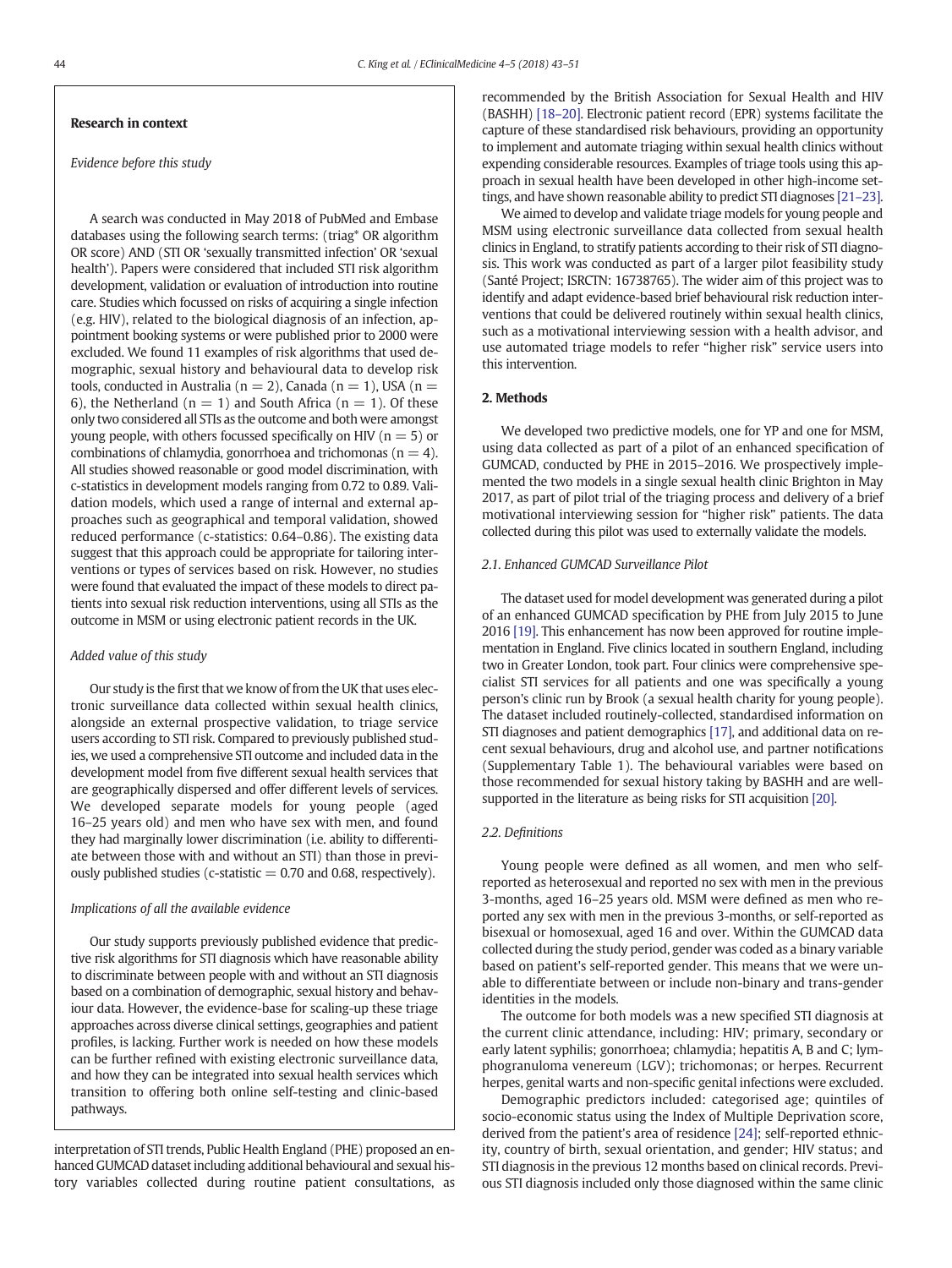as patient ID codes are unique to each clinic. Behavioural predictors included in both models were: number of sexual partners in the last 3 months; problematic alcohol use, assessed using a standardised tool according to local clinical guidelines; and any recreational drug use in the last 3-months. Young person specific variables were defined as: any new partners in the last 3-months and condom use at last sex. MSM specific variables were defined as: condomless anal intercourse (CAI) and sex with known HIV positive partners in the last 3-months. These predictors were decided a priori based on published literature and guidelines.

#### 2.3. Sample Size

As we used secondary data for model development, we did not conduct an a priori sample size calculation. However, as a general rule to prevent over-fitting, 10 outcome events (i.e. STI diagnoses) per degree of freedom in the model (i.e. predictor variable) are recommended [\[25\].](#page-8-0)

### 2.4. Model Development

All pre-defined variables were included in the primary models, except if missing data were too common, and after re-categorisation to reduce degrees of freedom and merge empty or low frequency cells. Continuous variables were investigated for linearity with the log odds of STI diagnosis and modelled as splines, continuous and categorical; interaction terms for age, ethnicity and gender were also investigated. We opted for the simplest model, without interaction terms and using categorical variables, comparing models using the Bayesian Information Criteria (BIC) to check whether they were statistically supported. Regarding missing data, we assumed data may not be missing at random (i.e. we assumed data may be missing depending on its value), and therefore standard multiple imputation may not be valid and was not used as our primary approach. In addition, if a variable has high levels of missing data, then its inclusion in a triage tool may be impractical [\[26\]](#page-8-0). We chose a pragmatic primary approach of including variables with less than one third missing data and coded missingness as a distinct category retaining all observations in the model. Variables with more than one third missing data were excluded.

Multivariable logistic regression, using a maximum likelihood approach, was used to generate the models in Stata SE14, with default settings. Global p-values were calculated using Wald tests with Stata's post-estimation command -test-. Model calibration was assessed with the Hosmer-Lemeshow goodness of fit test [\[27,28\],](#page-8-0) and model discrimination was based on the c-statistic  $[26,29]$ . A c-statistic of  $>0.8$  is considered strong discrimination and  $>0.7$  as reasonable for a clinical tool; 0.5 indicates performance the same as chance at predicting the outcome [\[30\]](#page-8-0). Sensitivity and specificities were calculated for different model prediction thresholds. The range of the predicted probabilities of the outcome from across the participants was described. Internal validation was conducted using k-fold cross-validation, with 10 folds.

The following sensitivity analyses were conducted to vary model assumptions and methodology: 1. A forward stepwise approach (with a pvalue threshold of  $\leq$ 0.2) to model selection to explore the performance of a potentially more parsimonious model; 2. A model including only demographic data to evaluate the added-value of behavioural variables; 3. Imputing missing values (10 imputations with chained equations) in variables with less than one third missing. All analyses were conducted in Stata SE14.

#### 2.5. External Validation

External validation is recommended as an independent assessment of model performance to assess the extent of over-fitting and the resulting optimism of its performance in practice [\[31\].](#page-8-0) Both models were externally validated during a prospective implementation of the triaging process at a large sexual health clinic in May 2017. We

compared the model's predictions of STI diagnosis with each patient's actual STI diagnosis, calculating the c-statistic and sensitivity and specificity for different model thresholds.

Patients attending the clinic during specific time blocks over a onemonth period were asked to self-complete the demographic and behavioural questions on tablets in the waiting room by a member of study staff. On completing the questionnaire, a ticket was printed containing a random study ID number which clinic staff were asked to enter into the clinic's EPR system. The data from the tablet-based system were linked to clinic records using the study ID number, and if not available deterministic matching was undertaken using: date of attendance, time of appointment, patient age and gender.

# 3. Results

A total of 28,514 episodes of care were recorded in the enhanced GUMCAD pilot, including 9530 young people and 1448 MSM [\(Table 1\)](#page-3-0). The STI diagnosis prevalence in YP was  $10.6\%$  (n = 1005; 95% CI: 9.9%, 11.1%) and 22.0% (n = 318; 95% CI: 19.9%, 24.2%) in MSM. This was similar to the national average during the same time period for young people (10.6% vs. 10.8%), but higher in MSM (22.0% vs. 14.9%). Young people and MSM differed from each other in terms of behavioural data, with MSM twice as likely to report any recreational drug use compared to young people (14% versus 7%), and 15% of MSM reporting ≥5 partners in the previous 3-months compared to only 2% in young people. MSM had less missing data [\(Table 1\)](#page-3-0).

#### 3.1. Young Person's Model

Amongst young people, we included prior chlamydia diagnosis rather than all STIs as exploratory analyses showed that it improved model fit. Drug and problematic alcohol use were excluded due to missing data; sexual orientation was excluded as it was one of the eligibility criteria for men. The primary model included 34 degrees of freedom, meeting the required 10 outcomes per degree of freedom.

Being female and older were associated with lower odds of STI diagnosis, while being of black or mixed white and black ethnicity had higher odds of STI diagnosis, compared to being white British [\(Table 2](#page-4-0)). Significant behavioural risks included: chlamydia diagnosis in the previous year, having one or more partners compared to none and having a new partner in the prior 3-months. Condom use at last sex was protective. The model had reasonable performance, with a cstatistic of 0.703 ([Fig. 1](#page-5-0)a), and the Hosmer-Lemeshow test did not raise concerns about model fit (p-value  $= 0.160$ ). Following internal validation, the c-statistic reduced slightly to 0.687. The predicted probabilities of STI diagnosis ranged from 1 to 75%, with a mean of 12%. [Fig. 2a](#page-6-0) plots the model's predicted risk of STI diagnosis against the population risk percentile, demonstrating the range in predicted risks, and suggesting that the risk of STI diagnosis is concentrated in a small percentage of the population. Taking an example, where we prioritise a balance between sensitivity and specificity, a predicted risk of STI diagnosis of ≥10% would result in a sensitivity of 67%, specificity of 63%, and would classify 40% of patients as "high risk" [\(Figs. 1](#page-5-0)a and [2](#page-6-0)a).

Sensitivity analysis using a forward stepwise approach retained all variables. A model fitted using multiple imputation for missing values showed similar performance (c-statistic: 0.688), and a slightly narrower range of predicted risks (1–68%). The magnitude and direction of associations were similar to the primary model. Using demographic data only showed considerably worse model performance (c-statistic: 0.590) and a limited range of predicted risks (2–24%).

### 3.2. MSM Model

Amongst MSM, a range of prior STI diagnoses were reported (including HIV, syphilis, chlamydia and gonorrhoea), but contained too few observations as individual predictors, therefore a single binary variable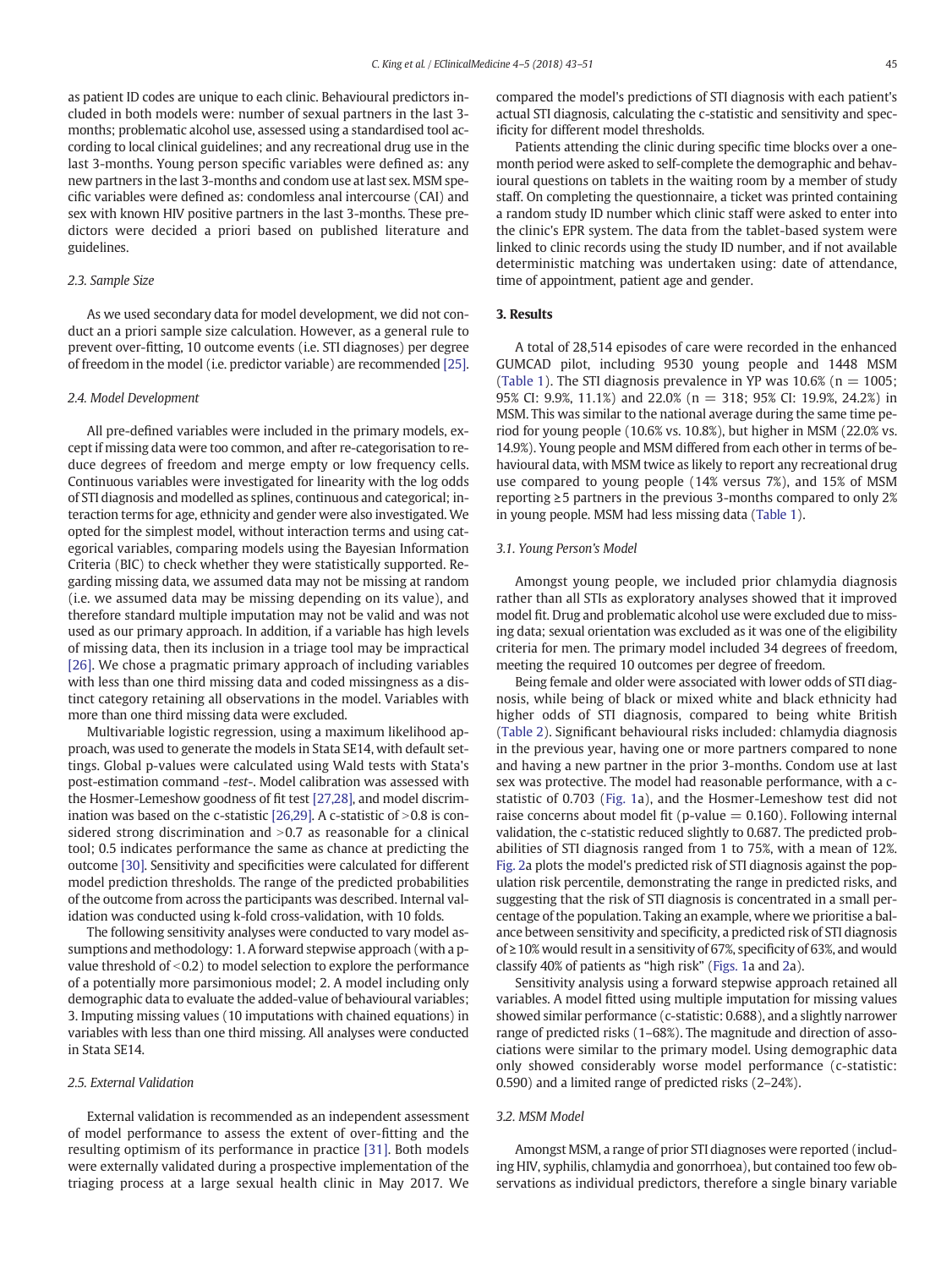<span id="page-3-0"></span>Table 1

| Variables                                                  |                | Total $(N, \%)$ |                                            | Young          |                | $MSM(N, \%)$      |  |
|------------------------------------------------------------|----------------|-----------------|--------------------------------------------|----------------|----------------|-------------------|--|
|                                                            |                | $N = 23,103$    |                                            | people(N, %)   |                | $N = 1448$        |  |
|                                                            |                |                 | $N = 9530$                                 |                |                |                   |  |
| Demographic variables                                      |                |                 |                                            |                |                |                   |  |
| Gender<br>Male                                             | 9491           | (41%)           | 2983                                       | (31%)          | 1448           | (100%)            |  |
| Female                                                     | 13,612         | (59%)           | 6547                                       | (69%)          | $\overline{a}$ |                   |  |
| $16-20$ years<br>Age                                       | 2938           | (13%)           | 2628                                       | (18%)          | 77             | (5%)              |  |
| $20 - 24$ years                                            | 6052           | (26%)           | 6902                                       | (82%)          | 297            | (21%)             |  |
| $25-34$ years                                              | 8664           | (38%)           | $\overline{\phantom{0}}$                   |                | 562            | (39%)             |  |
| 35–44 years                                                | 3291<br>2007   | (14%)           | $\overline{\phantom{0}}$<br>$\overline{a}$ |                | 262<br>213     | (18%)             |  |
| $45-64$ years<br>$\geq$ 65 years                           | 151            | (9%)<br>(1%)    | $\overline{\phantom{0}}$                   |                | 37             | (15%)<br>(3%)     |  |
| Sexual orientation <sup>a</sup><br>Heterosexual            | 17,758         | (77%)           | 7809                                       | (82%)          | 51             | (4%)              |  |
| Bisexual                                                   | 540            | (2%)            | 120                                        | (1%)           | 299            | (21%)             |  |
| Homosexual                                                 | 1034           | (4%)            | 27                                         | (0%)           | 963            | (67%)             |  |
| Missing                                                    | 3771           | (16%)           | 1574                                       | (17%)          | 135            | (9%)              |  |
| Country/continent<br>UK                                    | 15,682         | (68%)           | 6813                                       | (71%)          | 1049           | (72%)             |  |
| of birth<br>Europe                                         | 2095           | (9%)            | 643                                        | (7%)           | 153            | (11%)             |  |
| Africa                                                     | 1134           | (5%)            | 309                                        | (3%)           | 40             | (3%)              |  |
| Americas                                                   | 821            | (4%)            | 217                                        | (2%)           | 43             | (3%)              |  |
| Asia                                                       | 289            | (1%)            | 51                                         | (1%)           | 19             | (1%)              |  |
| Other                                                      | 618            | (3%)            | 190                                        | (2%)           | 54             | (4%)              |  |
| <b>Missing</b>                                             | 2464<br>13,639 | (11%)           | 1307                                       | (14%)          | 90             | (6%)              |  |
| Ethnicity<br>White<br><b>British</b>                       |                | (59%)           | 6072                                       | (64%)          | 1003           | (69%)             |  |
| Other White                                                | 2554           | (11%)           | 785                                        | (8%)           | 185            | (13%)             |  |
| South Asian                                                | 661            | (3%)            | 201                                        | (2%)           | 33             | (2%)              |  |
| Other Asian                                                | 463            | (2%)            | 165                                        | (2%)           | 36             | (2%)              |  |
| Black                                                      | 1353           | (6%)            | 448                                        | (5%)           | 28             | (2%)              |  |
| Caribbean                                                  |                |                 |                                            |                |                |                   |  |
| Other Black                                                | 2379           | $(10\%)$        | 991                                        | $(10\%)$       | 54             | (4%)              |  |
| White &                                                    | 826            | (4%)            | 418                                        | (4%)           | 31             | (2%)              |  |
| Black mixed                                                |                |                 |                                            |                |                |                   |  |
| Other Mixed                                                | 548            | (2%)            | 249                                        | (3%)           | 38             | (3%)              |  |
| Any Other                                                  | 233            | (1%)            | 79                                         | (1%)           | 17             | (1%)              |  |
| Missing                                                    | 447            | (2%)            | 122                                        | (1%)           | 23             | (2%)              |  |
| Index of Multiple<br>Lowest<br>Deprivation<br>2nd quintile | 4731<br>6019   | (20%)           | 1744<br>2364                               | (18%)<br>(25%) | 294<br>354     | (20%)             |  |
| quintiles<br>3rd quintile                                  | 4257           | (26%)<br>(18%)  | 1768                                       | (19%)          | 259            | (24%)<br>(18%)    |  |
| 4th quintile                                               | 4291           | (19%)           | 1937                                       | (20%)          | 273            | (19%)             |  |
| Highest                                                    | 2917           | (13%)           | 1363                                       | (14%)          | 213            | (15%)             |  |
| Missing                                                    | 888            | (4%)            | 354                                        | (4%)           | 55             | (4%)              |  |
| Previous STI<br>No.                                        | 21,526         | (93%)           | 8795                                       | (92%)          | 1329           | (92%)             |  |
| diagnosis <sup>b</sup><br>Yes                              | 1577           | (7%)            | 735                                        | (8%)           | 119            | (8%)              |  |
|                                                            |                |                 |                                            |                |                |                   |  |
| Behavioural variables                                      |                |                 |                                            |                |                |                   |  |
| Number of<br>None                                          | 1068           | (5%)            | 365                                        | (4%)           | 73             | (5%)              |  |
| partners <sup>c</sup><br>1 partner<br>2–4 partners         | 10,893<br>4037 | (47%)<br>(17%)  | 4336<br>1660                               | (46%)<br>(17%) | 410<br>506     | (28%)<br>(35%)    |  |
| $\geq$ 5 partners                                          | 649            | (3%)            | 206                                        | (2%)           | 215            | (15%)             |  |
| Missing                                                    | 6456           | (28%)           | 2963                                       | (31%)          | 244            | (17%)             |  |
| New partners <sup>c</sup><br>No                            |                |                 | 2658                                       | (28%)          |                |                   |  |
| Yes                                                        |                |                 | 2663                                       | (28%)          |                |                   |  |
| <b>Missing</b>                                             |                |                 | 4209                                       | (44%)          |                |                   |  |
| Condom use at last<br>No                                   |                |                 | 3881                                       | (41%)          | -              |                   |  |
| Yes<br>sex                                                 |                |                 | 2014                                       | (21%)          | $\overline{a}$ |                   |  |
| Missing                                                    |                |                 | 3635                                       | (38%)          | $\overline{a}$ |                   |  |
| Anal sex with<br>No                                        |                |                 | $\overline{\phantom{0}}$                   |                | 786            | (54%)             |  |
| known $HIV +$<br>Yes                                       |                |                 | $\overline{\phantom{0}}$                   |                | 124            | (9%)              |  |
| vec<br>Missing                                             |                |                 | $\qquad \qquad -$                          |                | 538            | (37%)             |  |
| Condomless anal<br>No                                      |                |                 |                                            |                | 419            | (29%)             |  |
| sex <sup>c</sup><br>Yes                                    |                |                 | $\overline{a}$                             |                | 535            | (37%)<br>(34%)    |  |
| Missing<br>Receptive<br>No                                 |                |                 | $\overline{a}$                             |                | 494<br>138     |                   |  |
| condomless anal<br>Yes                                     |                |                 | $\overline{a}$                             |                | 350            | $(10\%)$<br>(24%) |  |
| sex <sup>c</sup><br>Missing                                |                |                 | $\overline{a}$                             |                | 960            | (66%)             |  |
| Problematic<br>No                                          | 4558           | (20%)           | 1890                                       | (20%)          | 192            | (13%)             |  |
| alcohol use <sup>d</sup><br>Yes                            | 203            | (1%)            | 102                                        | (1%)           | 22             | (2%)              |  |
| Missing                                                    | 18,342         | (79%)           | 7538                                       | (79%)          | 1234           | (85%)             |  |
| Drug use <sup>c</sup><br>No                                | 10,212         | (44%)           | 3860                                       | (41%)          | 795            | (55%)             |  |
| Yes                                                        | 1537           | (7%)            | 686                                        | (7%)           | 199            | (14%)             |  |
| Missing                                                    | 11,354         | (49%)           | 4984                                       | (52%)          | 454            | (31%)             |  |

Description of GUMCADv3 enhanced surveillance data.

<sup>a</sup> These relate to females only in the young people, and in the MSM, self-reported heterosexuals who reported same sex male partners were included in the MSM group.

<sup>b</sup> Within the previous 12 months.

<sup>c</sup> Within the previous 3 months.

<sup>d</sup> As assessed and defined by local clinical guidelines.

indicating STI diagnosis in the previous year was used. Problematic alcohol use and receptive CAI were excluded due to missingness. The primary model included 36 degrees of freedom, and may therefore be over-fitted [\(Table 3\)](#page-7-0).

Overall none of the demographic variables were statistically significant, although being of South Asian ethnicity and being born outside of the UK in Europe had increased odds of STI diagnosis compared to being White British and born in the UK, respectively. Significant behavioural risks included CAI and recreational drug use in the prior 3-months. The model had reasonable performance, with a c-statistic of 0.676 and the Hosmer-Lemeshow test did not raise concerns about model fit (pvalue  $= 0.224$ ) ([Fig. 1b](#page-5-0)). Following internal cross-validation, the cstatistic was 0.612, shower poorer discrimination. The predicted probability of STI diagnosis ranged from 3 to 71%, with a mean predicted risk of 16%; [Fig. 2b](#page-6-0) shows a higher level of predicted risk across the development population, compared to young people, with a gradual increase in predicted risk of STI diagnosis. As an illustration, a threshold of ≥20% would give a sensitivity of 66% and specificity of 60%, but classify 46% of patients as "high risk".

The forward stepwise model excluded age, deprivation quintile, number of partners in the prior 3-months and ethnicity. This model was favoured by the BIC as more parsimonious, but it had poorer discrimination (c-statistic: 0.658). The multiple imputation model had comparable performance to the primary model (c-statistic: 0.676). The predicted risks ranged from 4 to 71%, also showing very similar discrimination, and similar direction and magnitude of relationships with the outcome. A demographic only model showed poor performance and discrimination (c-statistic: 0.553), with predicted risks ranging from 7 to 23%.

#### 3.3. External Validation

A total of 246 MSM and 306 YP successfully self-completed the triage questionnaire during the one-month pilot period, representing 19.8% ( $N = 2697$ ) of all patients who attended the clinic during this period. We were able to link 46.2% ( $n = 246$ ) of these patient episodes to the clinic's EPR system for the external validation. There were 136 young people, of whom 23.5% ( $n = 32$ ; 95% CI; 16.7%, 31.6%) had an STI diagnosis, and 110 MSM with an STI prevalence of 28.1% ( $n = 31$ ; 95% CI: 20.0%, 37.6%) included in the validation analysis.

Data on sexual history and behaviour had higher completion than the enhanced GUMCAD dataset, but postcode for calculating deprivation score had lower completion. This pattern was seen in both MSM and young people (Supplementary Tables 2 and 3). This may reflect patients' willingness to provide information in different formats such as using self-completed form, or the level of staff compliance in collecting or documenting information in routine care.

The young person's primary model in the external validation dataset had a c-statistic of 0.539. Using a predicted risk of ≥10%, which has the best balance between sensitivity and specificity in the development model, resulted in a specificity of  $<$  5%, but 100% sensitivity. This shows poor discrimination. For the MSM model the c-statistic was 0.579, and using a predicted risk of STI diagnosis of ≥30% gave a sensitivity of 48% and specificity of 73%. This showed a similar balance between sensitivity and specificity to the development dataset, but is a higher risk cut-off and model discrimination decreased.

#### 4. Discussion

We were able to develop triage models for young people and MSM using data routinely collected within sexual health clinics in England, with both models meeting the threshold for being a clinically reasonable diagnostic tool in development. The inclusion of STI history and recent behaviours was crucial to meeting the threshold of reasonable performance and improvements in data quality may provide opportunities for further refinement. However, balancing sensitivity, specificity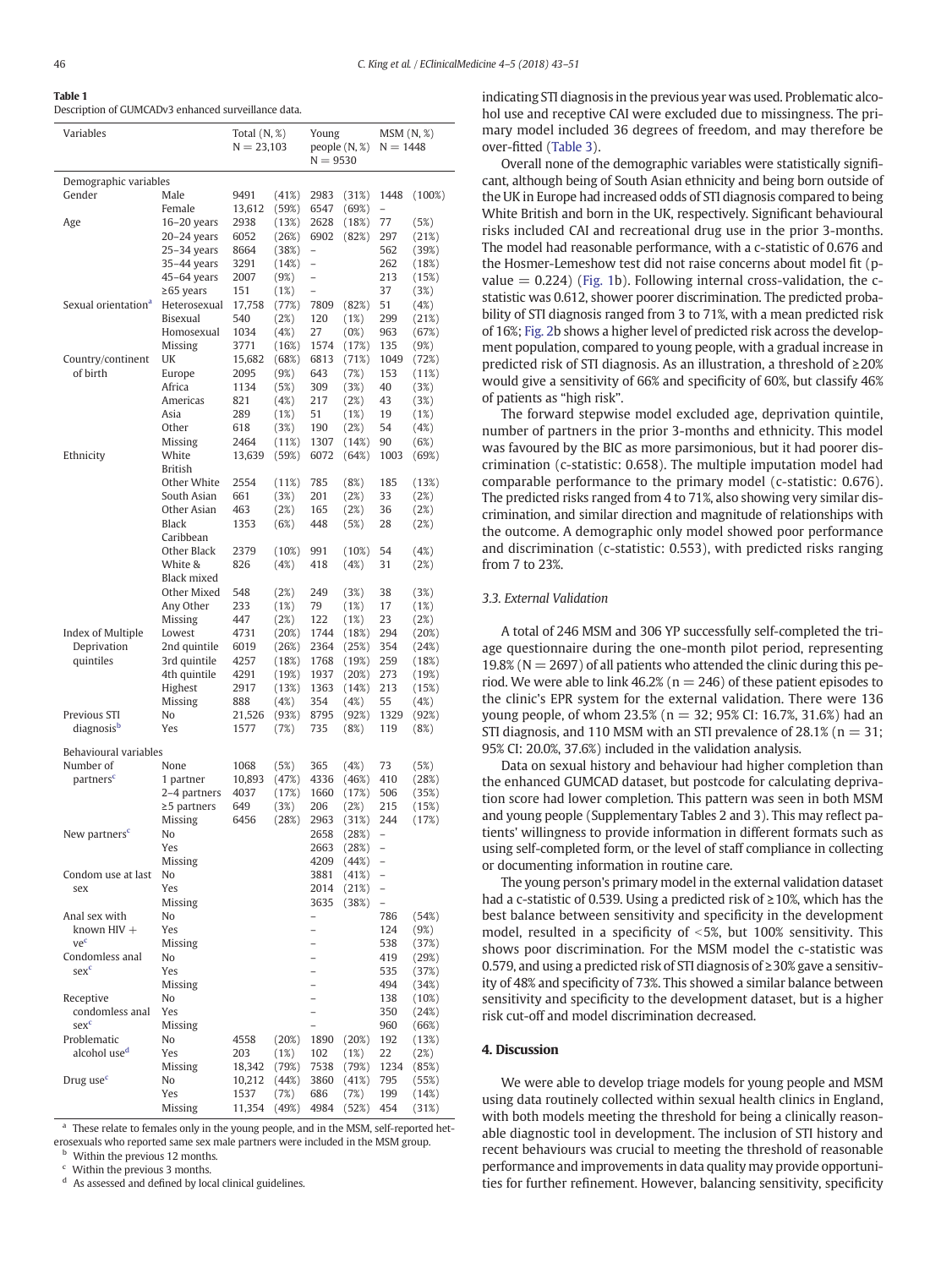<span id="page-4-0"></span>

| Table 2                                                                         |
|---------------------------------------------------------------------------------|
| Multivariable regression model for STI diagnosis in young people (development). |

| Variable                         |                         | Adjusted<br>OR <sup>a</sup> | Coefficient  | p-Value | 95%<br>Confidence<br>Interval |      |
|----------------------------------|-------------------------|-----------------------------|--------------|---------|-------------------------------|------|
|                                  |                         |                             |              |         |                               |      |
| Gender                           | Male                    | 1.00                        |              | < 0.001 |                               |      |
|                                  | Female                  | 0.71                        | $-0.34$      |         | 0.62                          | 0.83 |
| Ethnicity                        | White                   | 1.00                        |              | < 0.001 |                               |      |
|                                  | <b>British</b>          |                             |              |         |                               |      |
|                                  | White, other            | 1.33                        | 0.28         |         | 0.95                          | 1.86 |
|                                  | South Asian             | 0.73                        | $-0.32$      |         | 0.39                          | 1.35 |
|                                  | Asian, other            | 0.94                        | $-0.06$      |         | 0.49                          | 1.80 |
|                                  | <b>Black</b>            | 2.65                        | 0.98         |         | 2.01                          | 3.50 |
|                                  | Caribbean               |                             |              |         |                               |      |
|                                  | Black, other            | 1.57                        | 0.45         |         | 1.25                          | 1.97 |
|                                  | White &                 | 1.85                        | 0.61         |         | 1.39                          | 2.45 |
|                                  | <b>Black mixed</b>      |                             |              |         |                               |      |
|                                  | Mixed, other            | 0.88                        | $-0.13$      |         | 0.55                          | 1.41 |
|                                  | Other                   | 0.69                        | $-0.37$      |         | 0.29                          | 1.66 |
|                                  | Missing                 | 0.85                        | $-0.16$      |         | 0.42                          | 1.73 |
| Country/continent                | UK                      | 1.00                        |              | 0.106   |                               |      |
| of birth                         | Europe                  | 1.03                        | 0.03         |         | 0.72                          | 1.47 |
|                                  | Africa                  | 0.66                        | $-0.42$      |         | 0.44                          | 0.99 |
|                                  | Americas                | 0.77                        | $-0.26$      |         | 0.50                          | 1.18 |
|                                  | Asia                    | 0.42                        | $-0.86$      |         | 0.09                          | 1.90 |
|                                  | Other                   | 0.89                        | $-0.12$      |         | 0.48                          | 1.62 |
|                                  | Missing                 | 0.78                        | $-0.24$      |         | 0.62                          | 0.98 |
| Age                              | $16-17$ years           | 1.00                        |              | 0.003   |                               |      |
|                                  | $18-19$ years           | 0.77                        | $-0.26$      |         | 0.59                          | 1.00 |
|                                  | $20-21$ years           | 0.81                        | $-0.21$      |         | 0.63                          | 1.05 |
|                                  | $22-23$ years           | 0.70                        | $-0.36$      |         | 0.54                          | 0.90 |
|                                  | $24-25$ years           | 0.62                        | $-0.48$      |         | 0.48                          | 0.80 |
| Index of Multiple<br>Deprivation | Quintile 1<br>(highest) | 1.00                        |              | 0.237   |                               |      |
|                                  | Quintile 2<br>(high)    | 0.91                        | $-0.10$      |         | 0.74                          | 1.10 |
|                                  | Quintile 3<br>(medium)  | 1.00                        | $\sim -0.01$ |         | 0.80                          | 1.24 |
|                                  | Quintile 4<br>(low)     | 0.84                        | $-0.18$      |         | 0.67                          | 1.05 |
|                                  | Quintile 5<br>(lowest)  | 0.80                        | $-0.23$      |         | 0.61                          | 1.04 |
|                                  | Missing                 | 1.14                        | 0.13         |         | 0.80                          | 1.61 |
| Previous                         | No                      | 1.00                        |              | < 0.001 |                               |      |
| chlamydia <sup>b</sup>           | Yes                     | 3.66                        | 1.30         |         | 2.88                          | 4.65 |
| Number of                        | 0 partners              | 1.00                        |              | 0.023   |                               |      |
| partners <sup>c</sup>            | 1 partner               | 2.16                        | 0.77         |         | 1.19                          | 3.91 |
|                                  | 2-4 partners            | 2.51                        | 0.92         |         | 1.36                          | 4.64 |
|                                  | $\geq$ 5 partners       | 2.58                        | 0.95         |         | 1.28                          | 5.22 |
|                                  | Missing                 | 1.49                        | 0.40         |         | 0.87                          | 2.57 |
| New partners <sup>c</sup>        | No                      | 1.00                        |              | < 0.001 |                               |      |
|                                  | Yes                     | 1.45                        | 0.37         |         | 1.19                          | 1.77 |
|                                  | Missing                 | 1.89                        | 0.64         |         | 1.38                          | 2.60 |
| Condom use at last               | No                      | 1.00                        |              | < 0.001 |                               |      |
| sex                              | Yes                     | 0.50                        | $-0.69$      |         | 0.41                          | 0.62 |
|                                  | Missing                 | 0.35                        | $-1.04$      |         | 0.25                          | 0.50 |

<sup>a</sup> All variables in the table included in the multivariable model.<br> $\frac{b}{c}$  Mithin the provisue 12 months

Within the previous 12 months.

Within the previous 3 months. Model coefficient  $= -2.34$ ; McFadden's pseudo  $R^2 = 7.8\%$ . OR = odds ratio.

and the proportion of patients classified as "high risk", these models may be limited in their practical use in a clinical setting with limited resources for providing risk reduction interventions.

The young person's model identified several significant predictors of STI diagnosis, which correspond to previously established associations. Multiple partners and a prior chlamydia diagnosis are established risks for STIs amongst young people [\[32](#page-8-0)–34], and being of black (including Black Caribbean) or mixed white and black ethnicity agrees with previous findings from the UK [\[35,36\]](#page-8-0). Possible explanations for these associations are different levels of sexual health knowledge, and therefore behaviours, amongst younger and black ethnic minorities [\[37\]](#page-8-0). Being female, older than 17 years and reporting condom use at last sex were associated with lower odds of STI diagnosis, again echoing studies from other settings [\[32,38,39\].](#page-8-0)

The MSM model identified two significant predictors of STI diagnosis: having had CAI and drug use in the prior 3-months. The use of recreational drugs amongst MSM as a risk for STI diagnosis corresponds to findings from multiple studies [\[40](#page-8-0)–42]. The lack of association with number of recent partners contradicted published literature, although it should be noted that there was a trend in the adjusted odds ratios [\[41,43,44\].](#page-8-0) When we used a forward stepwise approach, number of partners was not retained in the model, along with age, deprivation and ethnicity. This may be the result of correlation between drug use and partner numbers, or that MSM attending sexual health clinics have higher numbers of partners than the general population.

External validation showed poor ability for the models to predict STI diagnosis in a different clinical setting than the development data. Validation, both internal and external, generally shows worse model performance indicators than development models, so to some extent this was expected. However, additional contributing factors may have been the difference in STI prevalence between datasets, which was more pronounced in YP where performance declined more (YP: 11% versus 24%; MSM: 22% versus 28%). The demographic distribution of patients in the validation dataset differed considerably from the development dataset, and represented one clinical service (Supplementary Tables 2 and 3). As the risk of STI diagnosis at the population level varies according to demographics, it is likely that in different regions these demographic factors will vary in significance according to the local epidemiology. This raises a more general challenge with using standardised prediction models derived from national data, to increase power and generate robust models. However, if the magnitude or direction of association between predictors and the outcome vary between clinics or regions, then this approach may be unreasonable. More sophisticated machine learning methods for triage tool development could lead to improved model performance, but need to balance statistical performance with interpretability and real-world application in a clinical setting. Previous research has shown that transparency in algorithms and their assumptions are important to service providers, so a simplistic approach to development could be a strength during implementation [\[45\]](#page-8-0).

Another explanation for the reduced discrimination in the validation could be the way in which the information was collected, with patients self-completing the questions instead of answering them in consultation with a healthcare provider. A previous study in sexual health clinics found that patients reported higher levels of sexual risk behaviours when self-completing, compared to face-to-face consultations [\[46\].](#page-8-0) This is likely supported by our findings, with no missing data recorded on the number of partners in the prior 3-months for MSM or YP in the validation, compared to 17% and 31% in the development dataset, respectively. This suggests patients may be more willing to report these outside of a clinical consultation (e.g. drug use in MSM), and therefore the associations between these questions and STI diagnosis would likely differ from the development dataset. Alternatively, it may be that this data is collected during routine consultations, but healthcare providers do not comply with documentation requirements, reducing the quality of routinely collected data.

While there were similarities in demographics between young people and MSM and the wider clinic populations from the five pilot sites, these sub-populations may not be representative of attendances at sexual health services nationally. For MSM specifically, the STI diagnosis rate in the development population was higher than the nationallyreported rate for the same time period (22.0% versus 14.9%), however, none of the large London clinics which have higher numbers of MSM patients were included in our analyses [\[47\]](#page-8-0).

This study had several strengths and limitations, the main strength being the implementation of an external prospective validation, a robust method of model validation [\[31\].](#page-8-0) Despite being best practice, external validation is rarely conducted alongside model development, limiting conclusions about real-world applicability. However, we acknowledge that the sample of patients whose self-completed electronic data could be linked to clinic EPR data was small, and those included in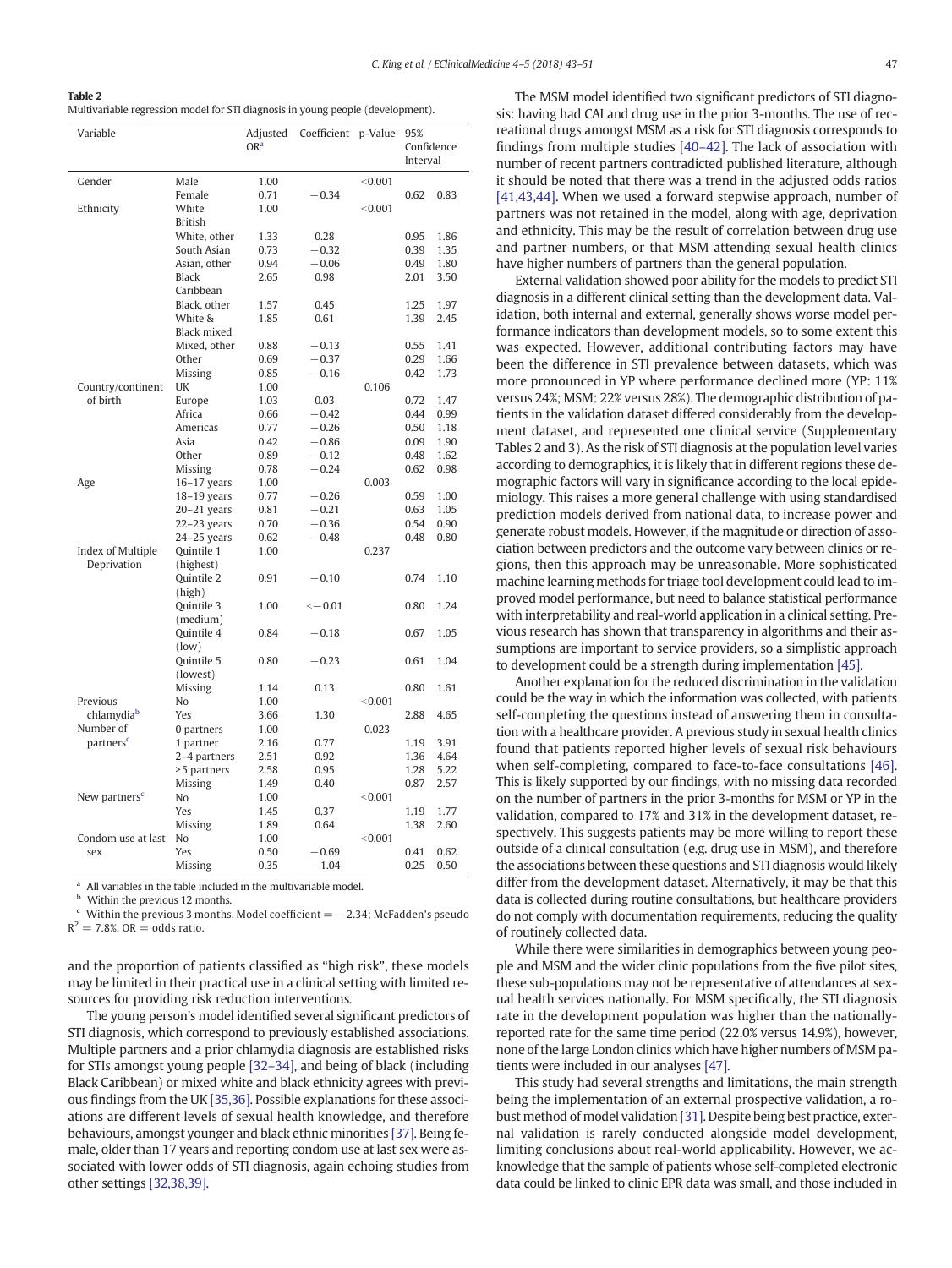<span id="page-5-0"></span>

Fig. 1. Receive Operating Characteristic (ROC) curves for STI diagnosis in young people and MSM (development models). a: Young people; b: MSM.

analysis had some differences in demographics to the clinic population (e.g. more heterosexual men and fewer young white British participants). This may have biased the performance of the triage model during validation, and limits the strength of our conclusions about external performance. The prospective study provided valuable lessons about algorithm implementation, with challenges, including differences in risk profiles between clinical settings, as well as opportunities to for further investigation, such as patient self-triage.

A key limitation was the high levels of missingness in the development dataset, and restrictions that using routine data posed (e.g. binary gender classification, or the lack of presenting symptom information). This was a dataset developed as part of a pilot implementation, where part of the purpose was to determine the feasibility of implementation and data quality. BASHH guidelines recommend the collection of these key sexual history and behavioural variables, which are deemed feasible to collect in routine care, especially in sexual health clinics [\[20\].](#page-8-0) However, it may be that in practice this is not routinely done, or as clinics were piloting a new system, not all staff were aware that these needed to be documented. As missingness differed between young people and MSM, it suggests these risks are not consistently investigated with all patients. Rather, clinical staff are selective in who they ask and record data for, based on assumptions relating to personal characteristics or local clinic policies, which could result in ascertainment bias. For example, MSM were more likely to have drug use recorded than young people (69% vs. 48%), potentially reflecting provider's awareness of chemsex being more common in this group and a sexual risk factor thus impacting on their clinical decision-making [\[48\].](#page-8-0) More complete behavioural data may have improved model performance, and allowed for additional variables to be included (e.g. problematic alcohol use). This is likely to have somewhat limited the predictive performance,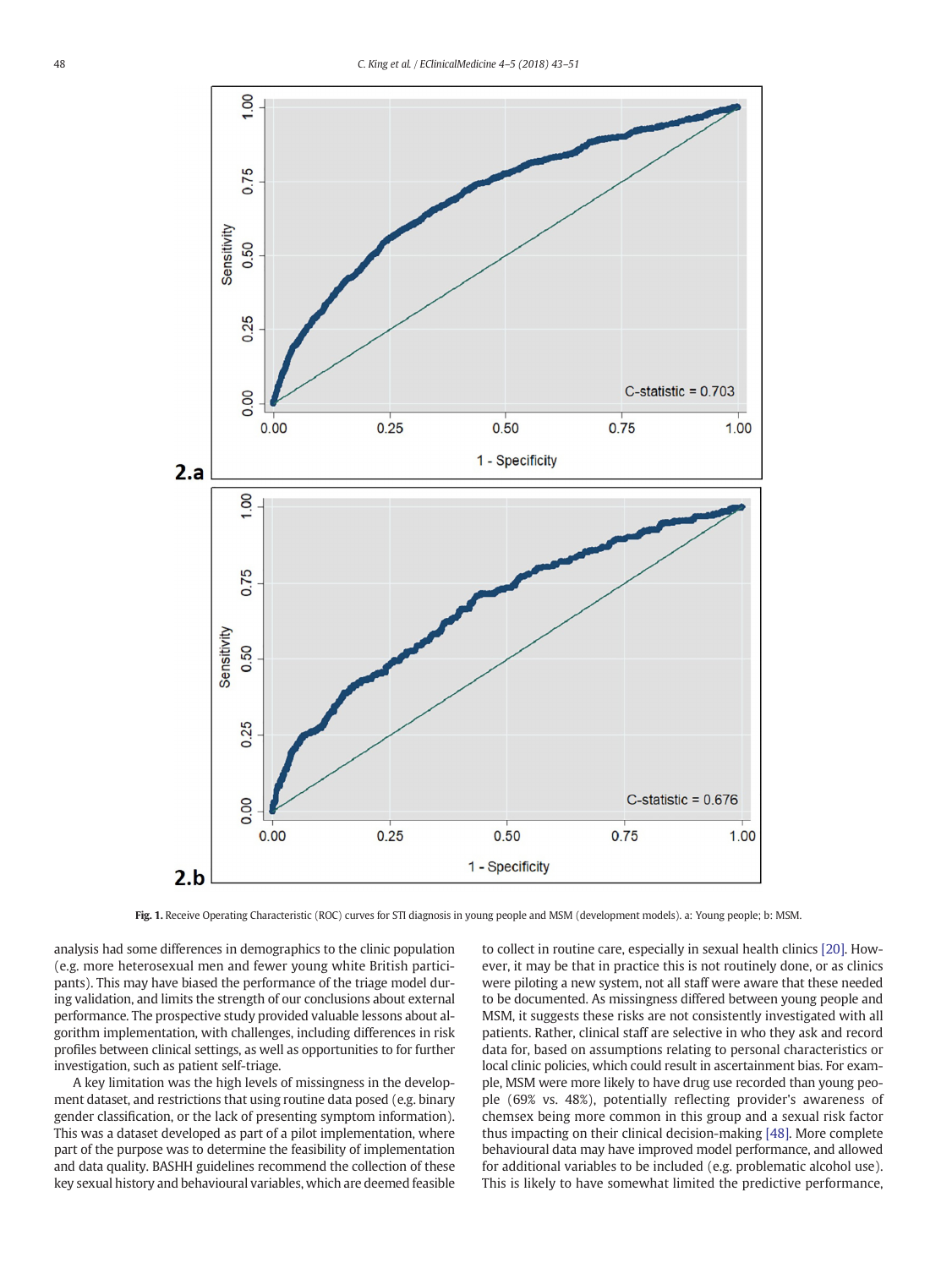<span id="page-6-0"></span>

Fig. 2. Risk predictiveness curves for STI diagnosis in young people and MSM (development models). a: Young people; b: MSM.

especially for key risk factors such as sexualized drug use. The MSM primary model was fit with 36 degrees of freedom for 318 outcomes; in order to avoid over-fitting a minimum of 360 STI diagnoses amongst MSM would have been required.

Triaging patients according to their risk of STI diagnosis using routinely collected data within sexual health clinics was feasible; however, at a minimum, basic behavioural data are needed to improve the discrimination of these models. The ability to include additional, or more complete, behavioural data would likely improve performance further. However, the feasibility of using these models at a national scale in a standardised way may not be achievable, as patient populations may vary in their risk associations across different clinics and geographical regions. Further model refinement, potentially exploring machine learning methodologies, and subsequent external validation are still needed. Additionally, further investigation on whether this approach may be more suitable to online patient pathways, which are becoming increasingly common for sexual health, would be valuable [\[49\]](#page-8-0). An online algorithm could be developed and applied to a patient's selfcompleted questionnaire, to ensure those at higher risk of STI diagnosis are directed towards appropriate services, such as a clinical appointment versus self-testing kit sent to their home. While this work demonstrated that developing such a tool was feasible using routine data, further refinement, validation and assessments of the real-world applicability are still needed.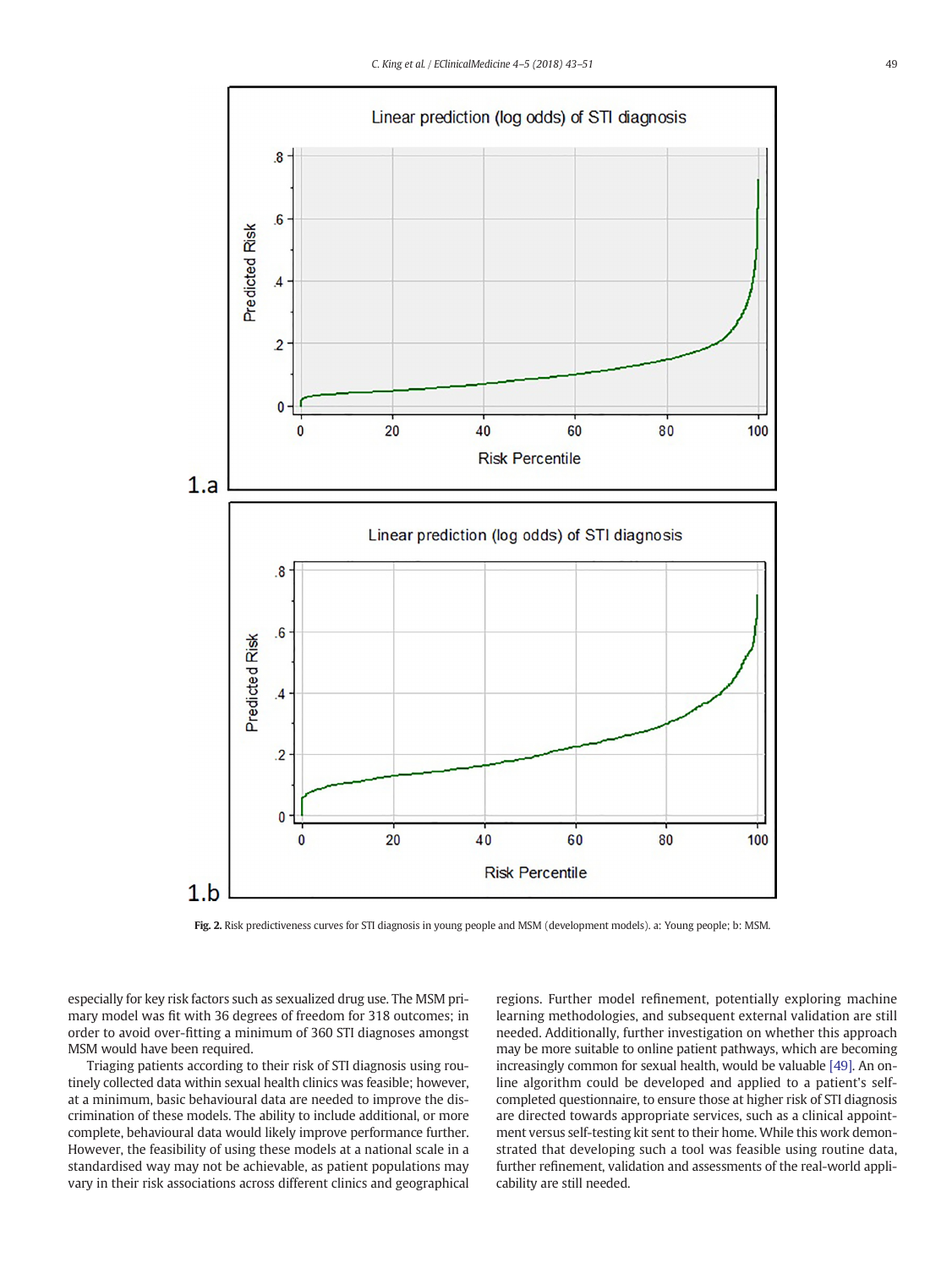<span id="page-7-0"></span>

| Table 3                                                                |
|------------------------------------------------------------------------|
| Multivariable regression model for STI diagnosis in MSM (development). |

| Variable                      |                   | Adjusted<br>OR <sup>a</sup> | Coefficient | p-Value | 95%      |            |  |
|-------------------------------|-------------------|-----------------------------|-------------|---------|----------|------------|--|
|                               |                   |                             |             |         |          | Confidence |  |
|                               |                   |                             |             |         | Interval |            |  |
| Ethnicity                     | White British     | 1.00                        |             | 0.351   |          |            |  |
|                               | White, other      | 0.67                        | $-0.40$     |         | 0.35     | 1.30       |  |
|                               | South Asian       | 2.53                        | 0.93        |         | 1.05     | 6.10       |  |
|                               | Asian, other      | 1.43                        | 0.36        |         | 0.48     | 4.21       |  |
|                               | Black             | 0.57                        | $-0.56$     |         | 0.20     | 1.67       |  |
|                               | Caribbean         |                             |             |         |          |            |  |
|                               | Black, other      | 0.98                        | $-0.02$     |         | 0.47     | 2.03       |  |
|                               | White &           |                             |             |         | 0.29     |            |  |
|                               | Black mixed       | 0.76                        | $-0.28$     |         |          | 1.97       |  |
|                               | Mixed, other      |                             |             |         |          | 2.70       |  |
|                               |                   | 1.19                        | 0.17        |         | 0.53     |            |  |
|                               | Other             | 1.05                        | 0.04        |         | 0.28     | 3.90       |  |
|                               | Missing           | 1.99                        | 0.69        |         | 0.76     | 5.20       |  |
| County/continent              | UK                | 1.00                        |             | 0.110   |          |            |  |
| of birth                      | Europe            | 2.46                        | 0.90        |         | 1.26     | 4.78       |  |
|                               | Africa            | 1.00                        | 0.002       |         | 0.42     | 2.42       |  |
|                               | Americas          | 1.43                        | 0.36        |         | 0.60     | 3.40       |  |
|                               | Asia              | 1.23                        | 0.21        |         | 0.37     | 4.16       |  |
|                               | Other             | 0.88                        | $-0.13$     |         | 0.33     | 2.32       |  |
|                               | Missing           | 0.65                        | $-0.43$     |         | 0.35     | 1.23       |  |
| Age                           | $16-19$ years     | 1.00                        |             | 0.297   |          |            |  |
|                               | $20-24$ years     | 0.75                        | $-0.28$     |         | 0.41     | 1.39       |  |
|                               | $25-34$ years     | 0.79                        | $-0.24$     |         | 0.44     | 1.39       |  |
|                               | 35-44 years       | 0.63                        | $-0.47$     |         | 0.34     | 1.17       |  |
|                               | 45-64 years       | 0.55                        | $-0.59$     |         | 0.29     | 1.06       |  |
|                               | $\geq$ 65 years   | 0.41                        | $-0.89$     |         | 0.13     | 1.25       |  |
| Index of Multiple             | Quintile 1        | 1.00                        |             | 0.444   |          |            |  |
| Deprivation                   | (highest)         |                             |             |         |          |            |  |
|                               | Quintile 2        | 0.93                        | $-0.07$     |         | 0.63     | 1.36       |  |
|                               | (high)            |                             |             |         |          |            |  |
|                               | Quintile 3        | 0.87                        | $-0.14$     |         | 0.57     | 1.32       |  |
|                               | (medium)          |                             |             |         |          |            |  |
|                               | Quintile 4        | 1.08                        | 0.08        |         | 0.72     | 1.63       |  |
|                               | (low)             |                             |             |         |          |            |  |
|                               | Quintile 5        | 0.66                        | $-0.41$     |         | 0.41     | 1.07       |  |
|                               | (lowest)          |                             |             |         |          |            |  |
|                               | Missing           | 1.15                        | 0.14        |         | 0.56     | 2.35       |  |
| Previous STI <sup>b</sup>     | No                | 1.00                        |             | 0.150   |          |            |  |
|                               | Yes               | 1.40                        | 0.33        |         | 0.89     | 2.20       |  |
| Number of                     | 0 partners        | 1.00                        |             | 0.442   |          |            |  |
| partners <sup>c</sup>         | 1 partner         | 1.24                        | 0.21        |         | 0.55     | 2.76       |  |
|                               | 2-4 partners      | 1.30                        | 0.26        |         | 0.58     | 2.93       |  |
|                               | $\geq$ 5 partners | 1.70                        | 0.53        |         | 0.73     | 3.97       |  |
|                               | Missing           | 1.01                        | 0.01        |         | 0.44     | 2.36       |  |
| Condomless anal               | No                | 1.00                        |             | < 0.001 |          |            |  |
| intercourse <sup>c</sup>      | Yes               | 1.95                        | 0.67        |         | 1.39     | 2.73       |  |
|                               | Missing           | 0.89                        | $-0.12$     |         | 0.43     | 1.86       |  |
| Known HIV                     | No                | 1.00                        |             | 0.181   |          |            |  |
| positive partner <sup>c</sup> | Yes               | 1.52                        | 0.42        |         | 0.98     | 2.37       |  |
|                               | Missing           | 1.15                        | 0.14        |         | 0.59     | 2.22       |  |
| Any recreational              | No                | 1.00                        |             | 0.003   |          |            |  |
| drug use <sup>c</sup>         | Yes               | 1.89                        | 0.64        |         | 1.31     | 2.74       |  |
|                               |                   |                             |             |         |          | 1.91       |  |
|                               | Missing           | 1.29                        | 0.25        |         | 0.87     |            |  |

<sup>a</sup> All variables in the table included in the multivariable model.

<sup>b</sup> Within the previous 12 months.

 $\epsilon$  Within the previous 3 months. Model coefficient =  $-1.73$ ; McFadden's pseudo

 $R^2 = 7.0\%$ . OR = odds ratio.

#### Acknowledgments

We would like to thank the staff at all the clinics who took part in the enhanced GUMCAD phase 2 pilot (Bedford, Bristol, Barnet, Southend and Croydon) and all the staff at Claude Nicol for taking part in the external validation pilot (specifically Dr. Daniel Richardson, Ms. Laura Clark and Ms. Catherine Hendrickx). We would like to acknowledge Dr. Alex Pollard and Mr. Alex Langrish (Brighton and Sussex Medical School) for participant recruitment during the pilot, and Mrs. Sarika Desai (Public Health England) for input into the analysis methods. We would like to acknowledge the remaining investigators on the SANTE project: Dr. Carrie Llewellyn (Brighton and Sussex Medical School), Dr. Fiona Burn, Dr. Alison Rodger, Dr. Julia Bailey, Dr. Alison Howarth (University College London), Prof. Charles Abraham (University of Exeter) and Dr. Anupama Roy.

# Funding

Funding was provided by the National Institute for Health Research Health Technology Assessment programme (12/191/05). The funders did not have any role in the study design, data collection, analysis, interpretation or writing of the manuscript.

#### Conflict of Interest

Authors declare no conflicts of interest.

# Author Contributions

The manuscript was conceived by CK, MS, GH, CM, AC and RG. The model development was conducted by CK, with input from MS, CM, GH, AC, RG, MF and HM. The enhanced GUMCAD pilot was overseen by GH, HM, JW and MF. The design of the prospective external validation was done by CK, MS, RG, GH, CM and AC and overseen by CK, MS and RG. Data management and analysis for algorithm development and validation was conducted by CK. The manuscript was drafted by CK, with significant input from CM and GH. All authors read and commented on the final manuscript.

#### Appendix A. Supplementary Data

Supplementary data to this article can be found online at [https://doi.](https://doi.org/10.1016/j.eclinm.2018.11.002) [org/10.1016/j.eclinm.2018.11.002.](https://doi.org/10.1016/j.eclinm.2018.11.002)

# References

- [1] [PHE. Sexually Transmitted Infections and Chlamydia Screening in England, 2016.](http://refhub.elsevier.com/S2589-5370(18)30046-4/rf0005) [PHE; 2017.](http://refhub.elsevier.com/S2589-5370(18)30046-4/rf0005)
- [2] [HPR. Sexually Transmitted Infections and Chlamydia Screening in England, 2012;](http://refhub.elsevier.com/S2589-5370(18)30046-4/rf0010) [2013.](http://refhub.elsevier.com/S2589-5370(18)30046-4/rf0010)
- [3] [Johnson BT, Carey MP, Marsh KL, Levin KD, Scott-Sheldon LA. Interventions to re](http://refhub.elsevier.com/S2589-5370(18)30046-4/rf0015)[duce sexual risk for the human immunode](http://refhub.elsevier.com/S2589-5370(18)30046-4/rf0015)ficiency virus in adolescents, 1985–[2000: a research synthesis. Arch Pediatr Adolesc Med 2003;157\(4\):381](http://refhub.elsevier.com/S2589-5370(18)30046-4/rf0015)–8.
- [4] [Kalichman SC, Carey MP, Johnson BT. Prevention of sexually transmitted HIV infec](http://refhub.elsevier.com/S2589-5370(18)30046-4/rf0020)[tion: a meta-analytic review of the behavioral outcome literature. Ann Behav Med](http://refhub.elsevier.com/S2589-5370(18)30046-4/rf0020) [1996;18\(1\):6](http://refhub.elsevier.com/S2589-5370(18)30046-4/rf0020)–15.
- [5] [Havinghurst RJ. Human Development and Education. New York: Longmans Green](http://refhub.elsevier.com/S2589-5370(18)30046-4/rf0025) [and Co.; 1952.](http://refhub.elsevier.com/S2589-5370(18)30046-4/rf0025)
- [6] [Long L, Abraham C, Paquette R, et al. Brief interventions to prevent sexually trans](http://refhub.elsevier.com/S2589-5370(18)30046-4/rf0030)[mitted infections suitable for in-service use: a systematic review. Prev Med 2016;](http://refhub.elsevier.com/S2589-5370(18)30046-4/rf0030) [91:364](http://refhub.elsevier.com/S2589-5370(18)30046-4/rf0030)–82.
- [7] [The King's Fund. Understanding NHS Financial Pressures: How Are They Affecting](http://refhub.elsevier.com/S2589-5370(18)30046-4/rf0035) [Patient Care?; 2017.](http://refhub.elsevier.com/S2589-5370(18)30046-4/rf0035)
- [8] [Iacobucci G, Torjesen I. Cuts to sexual health services are putting patients at risk, says](http://refhub.elsevier.com/S2589-5370(18)30046-4/rf0040) [King's Fund. BMJ 2017;356.](http://refhub.elsevier.com/S2589-5370(18)30046-4/rf0040)
- [9] [Moons KGM, Altman DG, Vergouwe Y, Royston P. Prognosis and prognostic research:](http://refhub.elsevier.com/S2589-5370(18)30046-4/rf0045) [application and impact of prognostic models in clinical practice. BMJ 2009:338.](http://refhub.elsevier.com/S2589-5370(18)30046-4/rf0045)
- [10] [Kannel WB, McGee D, Gordon T. A general cardiovascular risk pro](http://refhub.elsevier.com/S2589-5370(18)30046-4/rf0050)file: the Framing[ham study. Am J Cardiol 1976;38\(1\):46](http://refhub.elsevier.com/S2589-5370(18)30046-4/rf0050)-51.
- [11] [Dombrowski JC, Golden MR. Modernizing operations to improve ef](http://refhub.elsevier.com/S2589-5370(18)30046-4/rf0055)ficiency and refi[ne the role and mission of STI clinics. Sex Transm Dis 2013;40\(1\):81](http://refhub.elsevier.com/S2589-5370(18)30046-4/rf0055)–4.
- [12] [Robinson AJ, Rogstad K. Modernization in GUM/HIV services: what does it mean?](http://refhub.elsevier.com/S2589-5370(18)30046-4/rf0060) [Int J STD AIDS 2003;14\(2\):89](http://refhub.elsevier.com/S2589-5370(18)30046-4/rf0060)–98.
- [13] [Jones R, Menon-Johansson A, Waters AM, Sullivan AK. eTriage](http://refhub.elsevier.com/S2589-5370(18)30046-4/rf0065) a novel, web-based [triage and booking service: enabling timely access to sexual health clinics. Int J STD](http://refhub.elsevier.com/S2589-5370(18)30046-4/rf0065) [AIDS 2010;21\(1\):30](http://refhub.elsevier.com/S2589-5370(18)30046-4/rf0065)–3.
- [14] [Handy P, Pattman R. Triage up front. Sex Transm Infect 2005;81\(1\):59](http://refhub.elsevier.com/S2589-5370(18)30046-4/rf0070)–62.
- [Fairley CK, Williams H, Lee DM, Cummings R. A plea for more research on access to](http://refhub.elsevier.com/S2589-5370(18)30046-4/rf0075) [sexual health services. Int J STD AIDS 2007;18\(2\):75](http://refhub.elsevier.com/S2589-5370(18)30046-4/rf0075)-6.
- [16] PHE. Genitourinary medicine clinic activity dataset (GUMCADv2). Available from: [https://www.gov.uk/guidance/genitourinary-medicine-clinic-activity-dataset](https://www.gov.uk/guidance/genitourinary-medicine-clinic-activity-dataset-gumcadv2)[gumcadv2;](https://www.gov.uk/guidance/genitourinary-medicine-clinic-activity-dataset-gumcadv2) 2013.
- [17] [Savage EJ, Mohammed H, Leong G, Duffell S, Hughes G. Improving surveillance of](http://refhub.elsevier.com/S2589-5370(18)30046-4/rf0085) [sexually transmitted infections using mandatory electronic clinical reporting: the](http://refhub.elsevier.com/S2589-5370(18)30046-4/rf0085) [genitourinary medicine clinic activity dataset, England, 2009 to 2013.](http://refhub.elsevier.com/S2589-5370(18)30046-4/rf0085) [Eurosurveillance 2014;19\(48\).](http://refhub.elsevier.com/S2589-5370(18)30046-4/rf0085)
- [18] [Mohammed H, Nardone A, Gilbart V, Desai S, Hughes G. Monitoring sti risk behav](http://refhub.elsevier.com/S2589-5370(18)30046-4/rf0090)iour and partner notifi[cation outcomes through routine national surveillance: a](http://refhub.elsevier.com/S2589-5370(18)30046-4/rf0090) [pilot study in England. Sex Transm Dis 2014;41\(Suppl. 1\).](http://refhub.elsevier.com/S2589-5370(18)30046-4/rf0090)